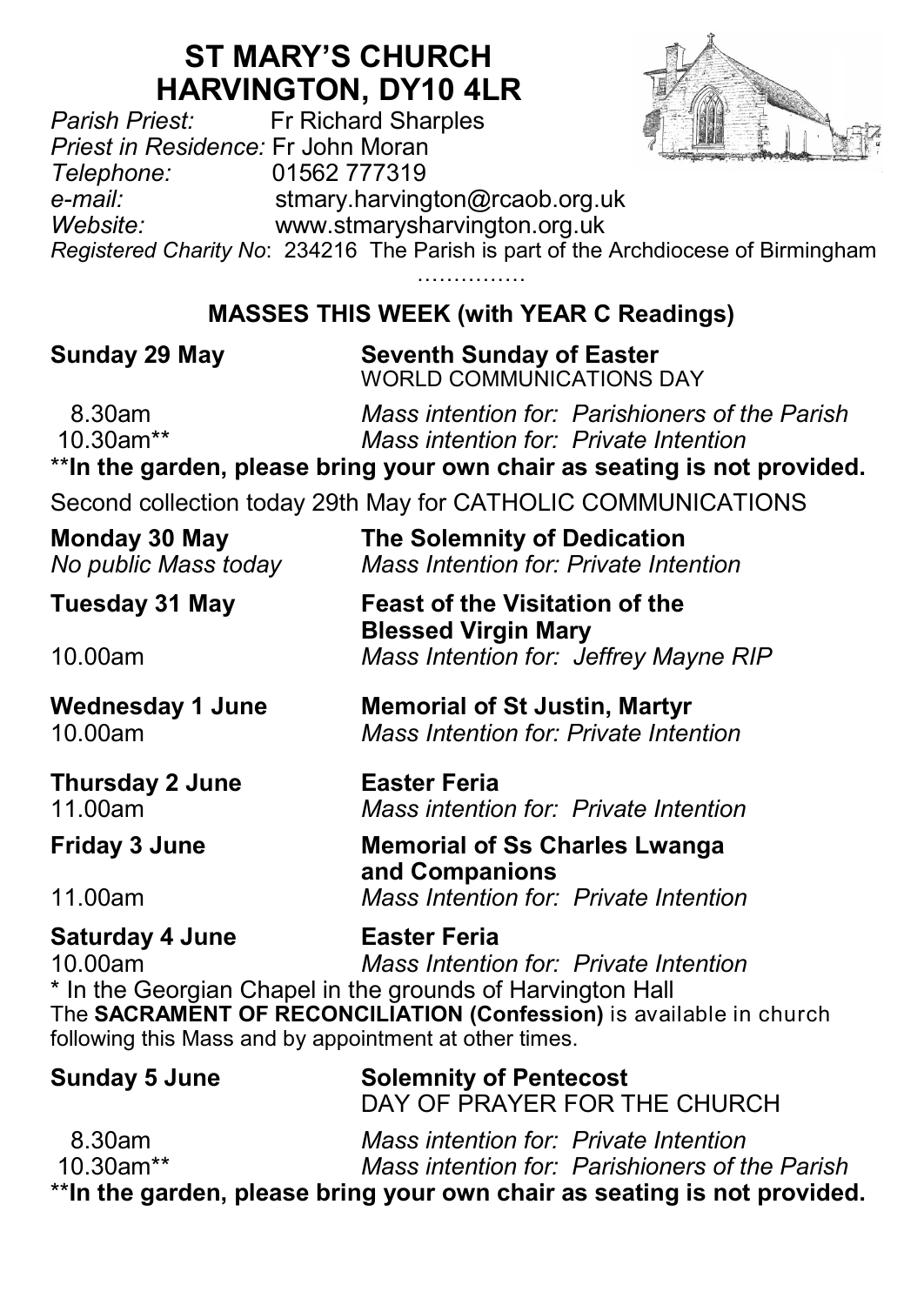**Anniversaries in May:** Rev Samuel Smallman (1613), George Griffin (1919), Anne Mary Hailes (1924), Rev Thomas Bagnall (1973), Rev Joseph Lacy (1978), Harold Sanders (1981), Teresa Fry (1985), Yvonne Beesley (1994), Raymond Doherty (2001), Jennifer Thompson (2002), Robert Hildebrandt (2002), Lynda Frith (2003), Joyce Jordan (2007), Edward Anthony (2007), Alicia Cox (2010), Patricia Godwin (2011). Marjorie Purcell (2014), Caroline Clist (2017).

…………………………………………………………… **In your prayers please remember parishioners and friends who are sick:**  Deirdre Brookes, Kathleen Clark, Liz & Lionel Cornish, Bob & Shirley Grant, Jane & Peter Handley, Siward James-Moore, Bernard Millard, John & Ellen Mottram, John & Patricia Newton, Ann Parrish, Clare Saich, Karen Wright.

………...……………………...

HANK YOU

… for all your offerings and donations. They are always gratefully received.

| <b>Contributions to the Parish: 16-23 May</b>           |         |
|---------------------------------------------------------|---------|
| Regular, weekly Gift Aid Direct Debit:                  | £316.00 |
|                                                         | £66.00  |
|                                                         | £173.75 |
| Collection for UKRAINE via Fr Hudson's charity  £615.32 |         |
|                                                         |         |

If you would prefer to make regular donations via Direct Debit, forms are available from the table in the porch. Please complete and either hand to Fr John or post through his house letterbox.



**OFFERTORY DONATIONS** are no longer collected in the pews. If you wish to make a donation on **SUNDAYS** please place your offering in the 'bin' on the porch table. On **OTHER DAYS OF THE WEEK** offerings may

………………………………

be placed **in the basket on the sanctuary step in front of the altar.** 



## **WELCOME TO ST MARY'S!**

Whilst there is no legal requirement to wear a face covering the **Solutify** dovernment suggests that we still 'Consider wearing a face covering in crowded and enclosed spaces'. In addition, if members of the congregation would like to ensure social distancing they may use a 'Please Leave Space' sign (available in the porch) and place it on the seat beside them in their pew.

………………………………………….

**PARISH SAFEGUARDING OFFICER:** Valerie Nolan,

sg.stmary.harvington@rcaob.org.uk

If you would like to speak to someone about Diocesan safeguarding and the Church's work, please call 0121 230 6240.

If you would like to speak to someone independent of the Church you can contact the NSPCC on 0808 800 5000.

## **PARISH HEALTH & SAFETY OFFICER**: Peter Boszko,

hs.stmary.harvington@rcaob.org.uk

**EMERGENCY EXIT:** This is via the sacristy and through the house.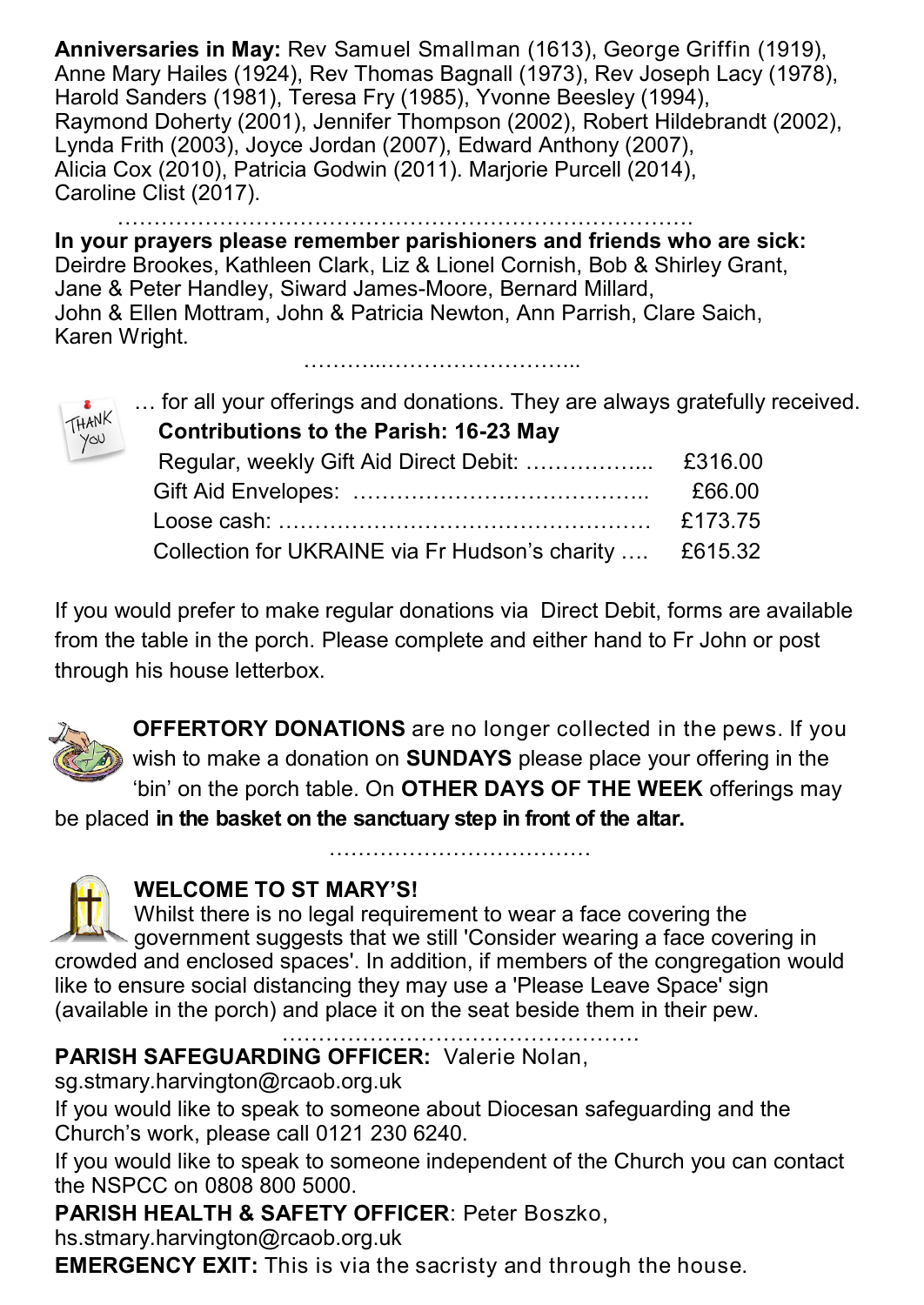

Our PARISH FETE will be held in the garden of the Priest's House here at St Mary's during the afternoon of **Saturday 25th June.** Please email the parish office (stmary.harvington@rcaob.org.uk) with offers of help. Everyone is welcome to help ... it's a great way to meet one another!



The **RAFFLE** to be drawn at the end of the Fete is part of our major fund raising efforts for the upkeep of our parish this year. Thanks to the generosity of several donors there are a wide range of valuable prizes, including:

- DAY AT CHELTENHAM RACES FOR TWO All inclusive, Hospitality Day for two people in Horseshoe Pavilion at the Paddy Power Gold Cup meeting on Saturday 12th November 2022 with champagne reception on arrival, 4 course A La Carte Menu, complimentary bar and car parking facility
- A CASE OF 12 BOTTLES OF WINE (red and white)
- £50 voucher for a meal at THE BELL & CROSS at Clent
- A voucher for a two-course lunch for two people at BROCKENCOTE HALL
- A family travel voucher the SEVERN VALLEY RAILWAY
- KIDDERMINSTER GOLF CLUB round of golf for four
- KIDDERMINSTER GOLF CLUB Golf Lesson
- CLEOBURY MORTIMER GOLF CLUB Green Fee Voucher for four
- Family entrance tickets to BODENHAM ARBORETUM
- £20 Gift Voucher for ROWBERRY'S SHOP & GARDEN CENTRE
- A bottle of wine donated by THE GRANARY, SHENSTONE
- and many other exciting prizes!

Please take as many book of tickets as you are able to sell to family, friends, neighbours and colleagues and, of course, yourselves! **Please place completed stubs and payments in an envelope and post in the labelled bin available on Sundays or in the Offertory basket on other days. Please do not post loose cash and stubs in the bin or basket** as putting payments in envelopes with the stubs makes it easier for us to match the stubs with the money paid in.